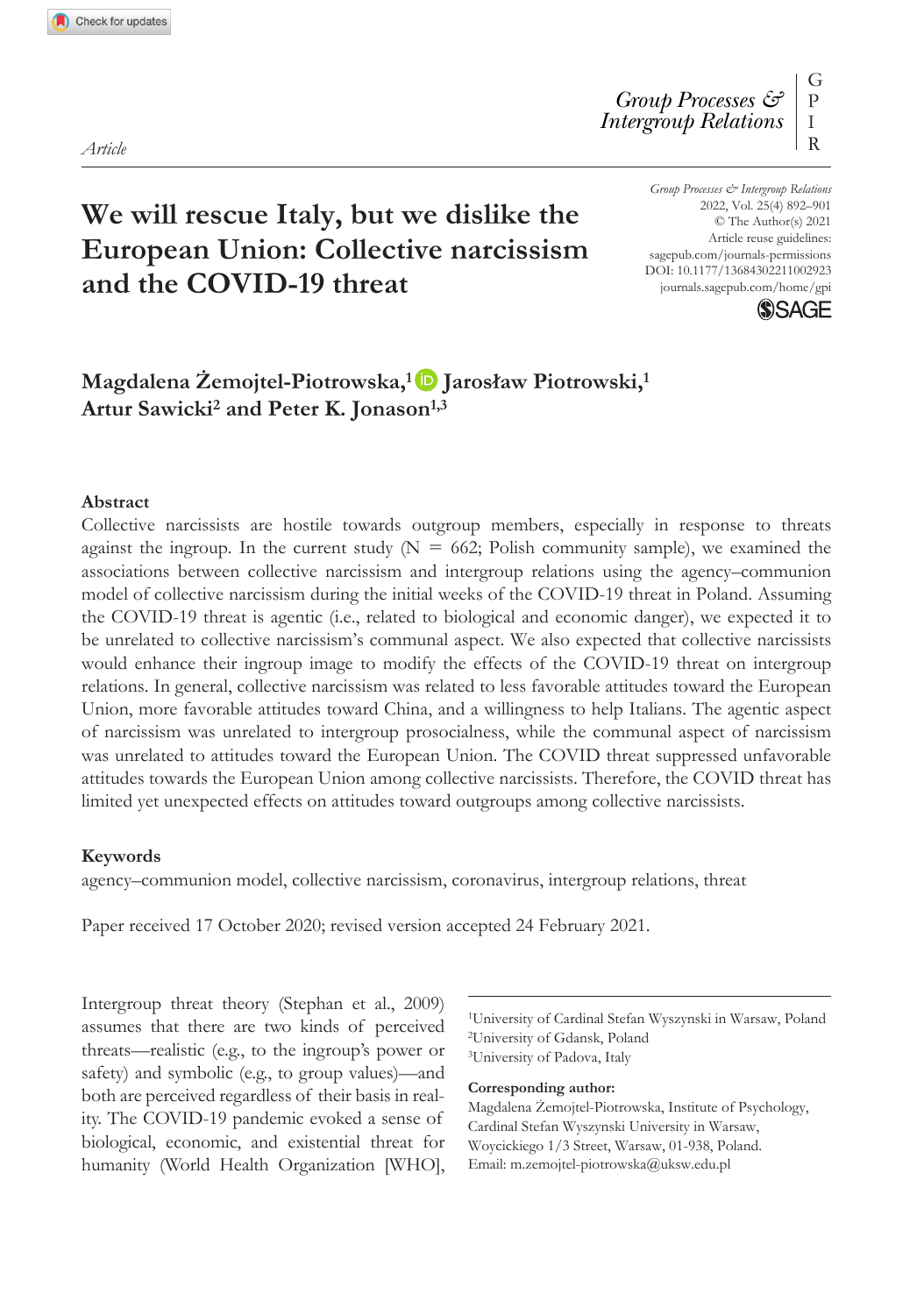2020). In general, threats to ingroups are, by nature, agentic (Ybarra et al., 2008), because they undermine the group's sense of security, control, and access to resources (Carroll et al., 2009; Stollberg et al., 2015). The COVID-19 pandemic may be an example of a realistic threat to humans' health and economy (WHO, 2020). Therefore, one of the possible deleterious effects of the COVID-19 threat is an increase in hostile attitudes toward outgroups if the threat is linked with a specific outgroup.

Collective narcissism, defined as unrealistic favorable beliefs about the greatness of one's ingroup, collective entitlement, and grievance for lack of recognition (Golec de Zavala et al., 2009, 2019), is often the cause of outgroup derogation (Golec de Zavala et al., 2016), including aggressive responses to ingroup threats (Golec de Zavala et al., 2016; Guerra et al., 2022). Collective narcissism is based on the agentic motives of power, social potency, and ingroup enhancement (Sedikides, 2020). However, ingroup enhancement could be manifested both in agentic (e.g., being exceptionally powerful) and communal (e.g., being exceptionally friendly) ways (Żemojtel-Piotrowska et al., in press; Żemojtel-Piotrowska et al., 2021). Given that communal ingroup enhancement is built on the inflated ingroup image concerning tolerance and friendliness, such ingroup enhancement could lead to paradoxical effects for intergroup relations. Indeed, communal collective narcissists have higher levels of intergroup prosocialness (Żemojtel-Piotrowska et al., 2021), yet they desire to maintain a greater distance from refugees (Żemojtel-Piotrowska et al., 2020). Refugees could be considered a source of symbolic threat because their values may be perceived as inconsistent with European culture (Landman et al., 2019); therefore, they could be seen as threatening by communal collective narcissists. The association between communal collective narcissism and positive attitudes toward others is limited to nonthreatening others. When communal collective narcissists are confronted with unfavorable information about ingroup friendliness, their favorable attitudes toward others vanish. In contrast, agentic

collective narcissists do not manifest favorable attitudes toward others in nonthreatening conditions (Żemojtel-Piotrowska et al., 2021). As such, collective narcissism is related to the derogation of others when narcissists are confronted with unfavorable feedback about their ingroup (Golec de Zavala et al., 2016). Yet this effect is moderated by the way people enhance their group (Żemojtel-Piotrowska et al., 2021).

In the current study, we examined in a sample of Poles to what extent the threat posed by COVID-19 (i.e., agentic) to one's ingroup could relate to attitudes toward China (i.e., threatening outgroup relevant to COVID-19 threat) and the European Union (i.e., threatening outgroup irrelevant to COVID-19 threat), and how collective narcissism is associated with helping intentions towards Italy (i.e., nonthreatening outgroup in need). Collective narcissism has been shown to be related to unfavorable attitudes towards the European Union (EU) whether the samples were from former EU members (i.e., UK; Guerra et al., 2017) or from Poland (Cisłak et al., 2020). Even though Poland is a member of the EU, national collective narcissism (i.e., narcissistic identification with the Polish nation) leads to support for leaving the bloc (Cisłak et al., 2020). However, prior research indicates that only threats to ingroup status (Guerra et al., 2017) or attacks to an inflated ingroup image (Golec de Zavala et al., 2009) leads to outgroup derogation. In the case of attitudes toward China, people's perception of threat may be different, because that country may be perceived as partially to blame for the pandemic (e.g., Kraska, 2020). On the other hand, China could be viewed as a victim of the pandemic both in terms of the number of deaths and the draconian lockdown policies they endured (Hessler, 2020). Lastly, Italy was the first European country to be strongly affected by COVID-19 (WHO, 2020). Therefore, support and compassion for this country were broadly endorsed and, for this reason, we expected that helping Italians might be related to communal ingroup enhancement. Despite Italy and Poland both being members of the EU, we expected that Polish communal collective narcissists would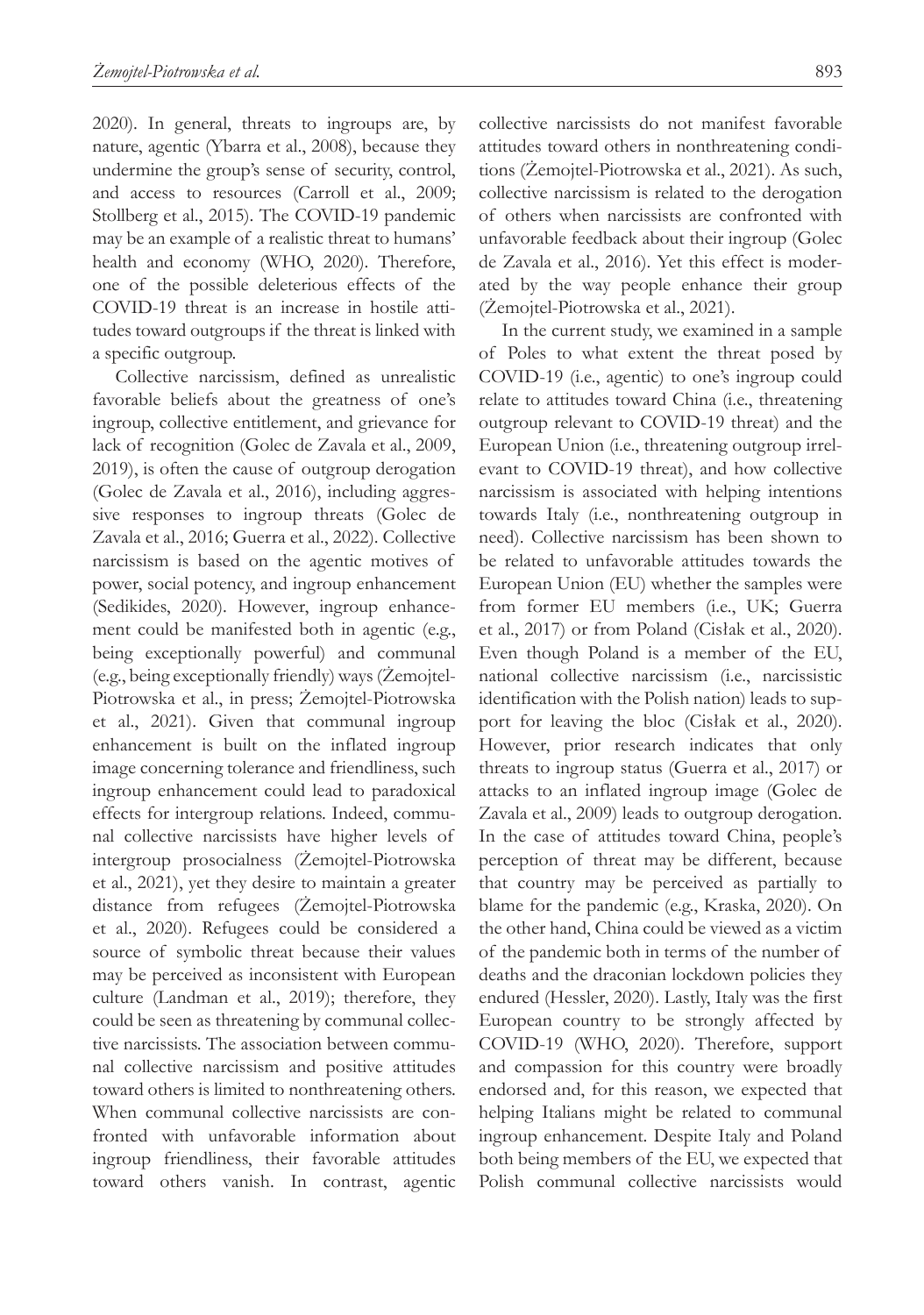focus on national identity because national narcissism is based on national identification (Golec de Zavala et al., 2009). To the Polish communal collective narcissist, Italians will be perceived more as members of a national outgroup than as members of a multinational organization like the EU. Also, Poles and Italians have no history of being enemies; both nations are not in competition and tend to have a rather friendly relationship (Davies, 1979). Therefore, Italians should be considered a nonthreatening outgroup in contrast to other nations with a more complicated or adversarial relationship with Poland, like Germany of old and China concerning COVID-19.

We focus here on two research questions:  $(1)$ to what extent does the COVID-19 threat evoke outgroup derogation effects of typical (mostly symbolic; see Golec de Zavala et al., 2016) threats examined in the context of collective narcissism, and (2) to what extent does ingroup enhancement moderate the effects of collective narcissism on attitudes toward other countries both unfavorably (i.e., outgroup derogation) and favorably (i.e., intergroup prosocialness). To this end, we examine direct and indirect (via perceived COVID-related threat) effects of agentic and communal collective narcissism on attitudes toward outgroups in a community sample from Poland at the beginning of the COVID-19 pandemic. Both communal and agentic collective narcissists are sensitive to threats because of their perceived ingroup's greatness. Yet only communal collective narcissists may manifest paradoxical attitudes toward outgroups (Żemojtel-Piotrowska et al., 2020). For this reason, we expect that (a) both agentic and communal collective narcissism will be related to less favorable attitudes toward the EU, because both would evoke perceptions of the EU as competing with our sample's national identity (i.e., Polish; Golec de Zavala et al., 2009; Guerra et al. 2017), (b) communal collective narcissism (as compared to agentic collective narcissism) will be related to less unfavorable attitudes towards China, because China may be perceived as both victim of and to blame for the pandemic (Kraska,

2020), and (c) only communal collective narcissism will be related to higher levels of prosocialness (Żemojtel-Piotrowska et al., 2021).

Further, we expect the degree to which people perceive COVID-19 as threatening to mediate the link between collective narcissism and attitudes toward China (toward less favorable perceptions). However, the role of perceived threat in relation to attitudes toward the EU is unclear. For example, the EU could be seen as a source of agentic threat to Polish people's ingroup status (Guerra et al., 2017), and COVID-19 is an agentic threat (i.e., realistic, biological threat). Therefore, it is unclear whether two agentic threats would work in an additive way (resulting in less favorable attitudes) or if a biological threat is irrelevant to perceptions of the EU by collective narcissists. Given that the COVID-19 threat is more agentic than communal, it should evoke agentic rather than communal reactions. We expect stronger effects for agentic collective narcissism than for communal collective narcissism. In the case of prosocialness towards Italy, we expect that perceived threat will mediate the positive association between communal collective narcissism and helping intentions because the threat would be an indicator that the situation is serious and that help is needed.

## **Method**

## *Participants and Procedure*

We administered a three-wave survey to a nationally representative sample of 835 Polish adults, using the Ariadna internet research panel [\(http://](http://www.panelariadna.pl) [www.panelariadna.pl](http://www.panelariadna.pl)) between March 15 and April 7, 2020, at the beginning of the pandemic in Poland.1 Three-time measurements enabled us to separate mediators from independent and dependent variables, to avoid common method bias (Podsakoff et al., 2003) and minimize fatigue. We did not predetermine the sample size because we aimed to have nationally representative data, and we expected some dropouts between the study waves. Including only respondents who participated in all three waves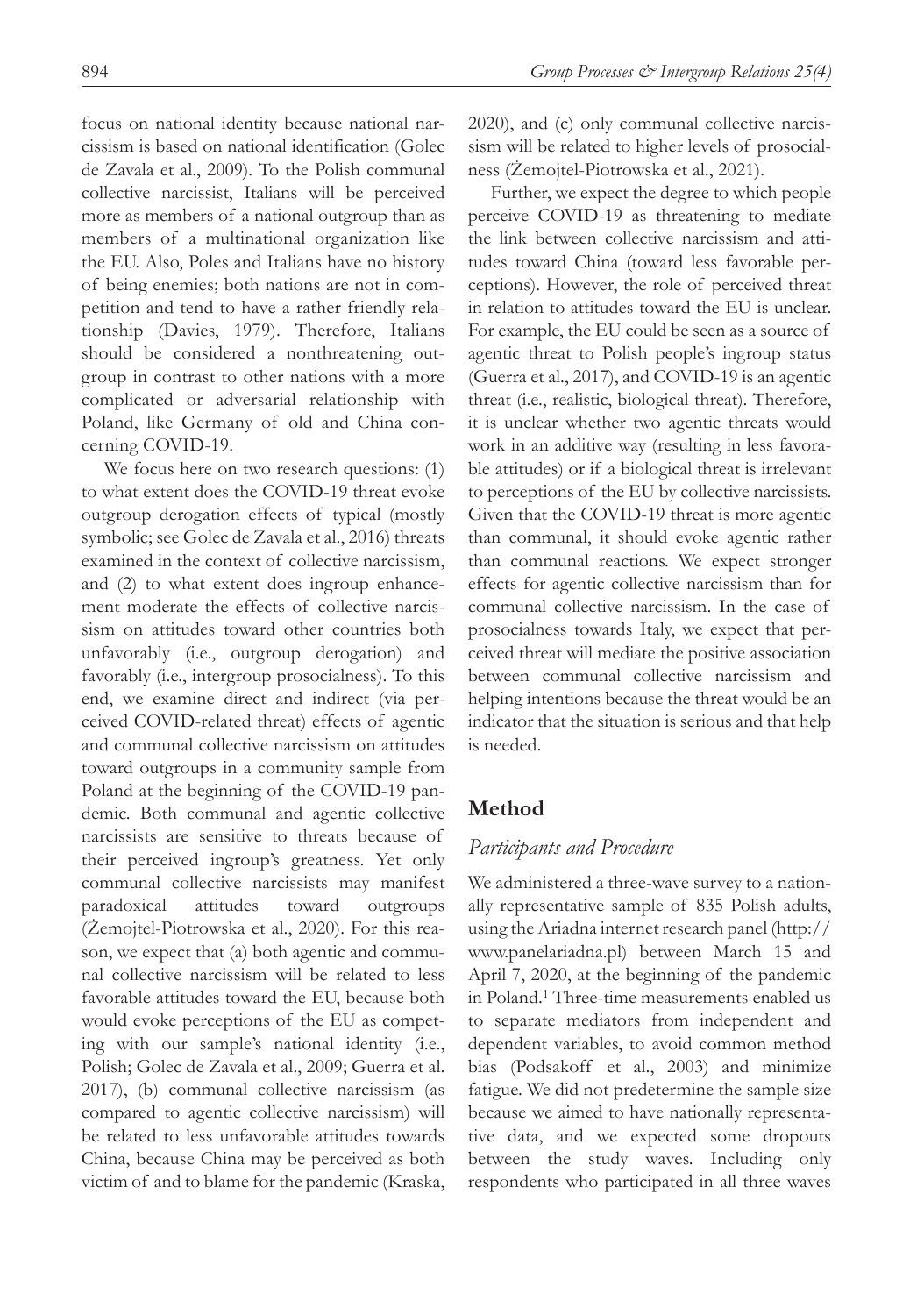and considering only the measures we are concerned with, our final sample was 662 participants (368 women) aged 18 to 78 years ( $M_{\text{age}}$  = 45.98 years,  $SD<sub>age</sub> = 14.95$ ). It was adequately powered based on recent power analyses in this area (Golec de Zavala et al., 2019) and simulations in personality psychology (Schönbrodt & Perugini, 2013). Sensitivity analyses using G\*Power (Version 3.1.9.2; Faul et al., 2009) indicated the final sample was adequate (i.e.,  $\alpha = .05$ ,  $β = .80$ ; one-tailed test) to detect correlational (ρ) effects greater than or equal to .10. Participants were informed of the nature of the study, provided tick-box consent, completed the weekly measures (randomized presentation of scales within waves), and, in each wave, participants were thanked for their participation and debriefed. This study was approved by the ethics committee of the first author's institution of affiliation (KEiB – 32/2020). Data and further details are available on the Open Science Framework.2

Collective narcissism was measured (Wave 2) with the nine-item Agentic Collective Narcissism Scale (Golec de Zavala et al., 2009) and the seven-item Collective Communal Narcissism Inventory (Żemojtel-Piotrowska et al., 2020). Participants were asked how much they agreed (1 = *definitely disagree*, 7 = *definitely agree*) with statements for the former (e.g., "I wish other groups would more quickly recognize the authority of my group") and the latter scale (e.g., "My group is extraordinarily friendly toward other groups"). We removed one item (i.e., "If my group had more to say, the world would be a better place") from the former scale to reduce redundancy and potential multicollinearity with an item from the latter scale (i.e., "My group will make the world a better place").<sup>3</sup> Responses were averaged to create an index of each type of collective narcissism.

Perception of COVID being a threat was measured (Wave 1) with a three-item scale (IPSOS, 2020). Participants were asked how much they perceived the coronavirus as a threat to them, to her/his family, and to Poland  $(1 =$ *very low*,  $5 = \text{very high}$ . Responses were averaged to create an index of perceived threat.4

Attitudes towards outgroups (i.e., the European Union and China) were measured (Wave 1) with two items per outgroup. Participants were asked how much they agreed (1 = *definitely disagree*, 7 = *definitely agree*) with the statements. We asked about (1) general acceptance of the outgroup's policies and (2) to what extent the outgroup's values were worth following. Responses were averaged to create indexes of attitude toward each outgroup. We decided to ask about policy and values because we were interested in attitudes toward outgroups with different statuses such as nations (i.e., Chinese) and political entities (i.e., the EU).

We assessed intergroup prosocialness (Wave 3) by adapting to Poland and for COVID-19 a scenario-based measure assessing individual differences in intention to help tsunami victims (Vollhardt & Staub, 2011). Participants read a short description about the current situation in Italy (see the supplemental material) and then responded to four questions (e.g., "The Polish government has a responsibility to help Italy") corresponding to four of the six items of the original scale but replacing "US" with "Poland" (Żemojtel-Piotrowska et al., 2021). We excluded one item referring to helping Poles in Italy because it was irrelevant to outgroup helping.

## **Results**

Descriptive statistics and zero-order correlations are presented in Table 1. Agentic and communal collective narcissism were positively correlated. Both were related to less favorable attitudes toward the EU, more favorable attitudes toward China, individual differences in perceived threat posed by COVID-19, and intergroup prosocialness. Individual differences in how threatening the virus was perceived were correlated with attitudes toward the EU (i.e., positively) and China (i.e., negatively).

Given that the correlation between agentic and communal collective narcissism was not multicollinear (variance inflation factor  $= 3.07$ ), we henceforth tested their effects independently. We used multiple regression to establish the direction of the effects, and commonality analyses to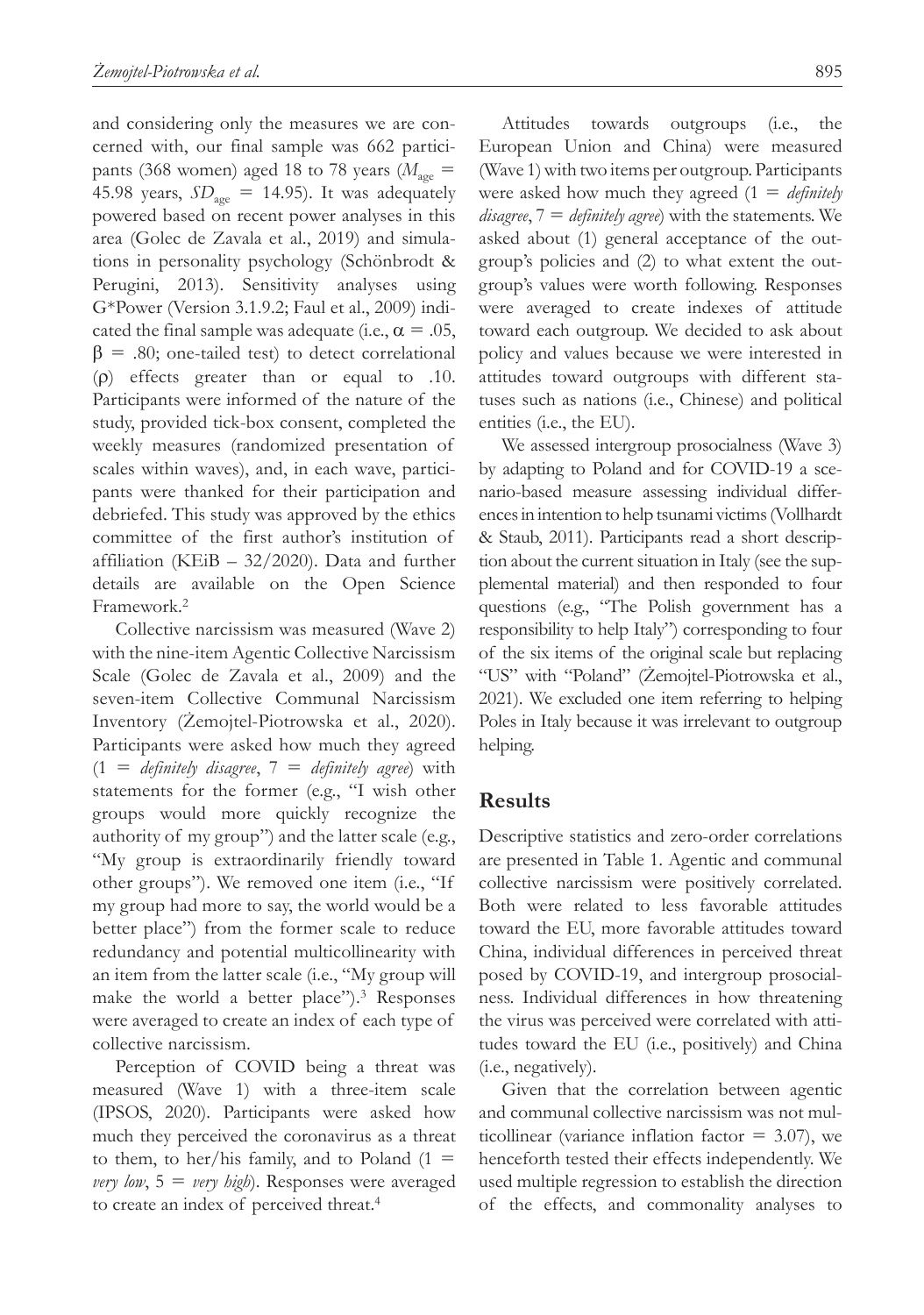|                                   |          | $\mathcal{D}_{\mathcal{L}}$ | 3        | 4                | 5                | $^{(1)}$ |
|-----------------------------------|----------|-----------------------------|----------|------------------|------------------|----------|
| 1. Agentic collective narcissism  |          |                             |          |                  |                  |          |
| 2. Communal collective narcissism | $.83**$  |                             |          |                  |                  |          |
| 3. Perceived COVID-19 threat      | $.17**$  | $.13***$                    |          |                  |                  |          |
| 4. Attitudes toward the EU        | $-.32**$ | $-.30**$                    | $.13***$ |                  |                  |          |
| 5. Attitudes toward China         | $.16***$ | $.20**$                     | $-.06$   | .06              |                  |          |
| 6. Prosocialness toward Italy     | $.13***$ | $.18**$                     | $.09*$   | $.28**$          | $.21**$          |          |
| Cronbach's $\alpha$               | .92      | .97                         | .81      | .94 <sup>a</sup> | .93 <sup>a</sup> | .86      |
| М                                 | 4.07     | 3.79                        | 3.57     | 4.64             | 3.08             | 3.89     |
| SD                                | 1.41     | 1.61                        | 0.77     | 1.38             | 1.30             | 1.16     |

**Table 1.** Descriptive statistics and zero-order correlations among studied variables.

Note. <sup>a</sup>Spearman-Brown coefficient is reported for two-item scales (Eisinga et al., 2013).

 $*_{p}$  < .05.  $*_{p}$  < .01.

decompose the regressions because typical approaches to regression only provide insights into the unique effects and fail to provide details about the shared variance (i.e., global collective narcissism), which agentic and collective narcissism may have (Ray-Mukherjee et al., 2014). We established the direction and magnitude of the unique effects of both forms of narcissism and, to overcome the relationship between the two, of the common effects of both forms of narcissism. We examined different mediation effects by analyzing common effects for (a) agentic collective narcissism and threat, (b) communal collective narcissism and threat, and (c) both narcissism forms and threat. We used *R*2 as a measure of mediation effect size (see Fairchild et al., 2009), estimating effect sizes of all three studied indirect effects. To establish confidence intervals of commonality coefficients, we performed a bootstrap procedure with 1,000 samples (using the yhat package; Nimon et al., 2020).

First, we regressed both forms of narcissism on individual differences in perceptions of the threat posed by COVID-19. Both forms of collective narcissism explained a total of 2.88% of the variance in individual differences in perceptions of the threat posed by COVID-19, *F*(2, 659) = 9.76,  $p < .001$ . Agentic collective narcissism was uniquely and positively related to individual differences in perceptions of the threat posed by COVID-19 (β = .19, 95% CI [0.05, 0.32],  $p = .007, 1.07\%$  variance explained, 37.11%

of total *R*2), while collective communal narcissism was not (β = -.02, 95% CI [-0.15, 0.12], *p*  $=$  .787, 0.01% variance explained, 0.37% of total *R*2). Nevertheless, most of the variance explained was common to both forms of narcissism (1.80% variance explained, 62.51% of total *R*2).

We then regressed both narcissism forms on (a) attitudes toward the EU, (b) attitudes toward China, and (c) intergroup prosocialness toward Italy (see Table 2). The predictors explained a total of 14.10% of the variance in attitudes toward the EU, most of which was commonly explained by both collective forms of narcissism (negatively), which was suppressed by perceived threat of the virus (see the common effect of all three predictors on attitude toward the EU in Table 2). Moreover, we detected a unique, negative link between both narcissism forms and attitudes toward the EU, and a unique, positive link between perceived threat and attitudes toward the EU. A similar analysis conducted for attitudes toward China explained 4.57% of its variance, which was commonly mostly explained by both forms of narcissism (positively). This relationship was not suppressed by individual differences in perceptions of the threat posed by COVID-19 (see Table 2). We also detected a unique, positive link between communal collective narcissism and attitudes toward China. In the third analysis, predictors explained 3.79% of intergroup prosocialness variance. It was uniquely (positively) explained by communal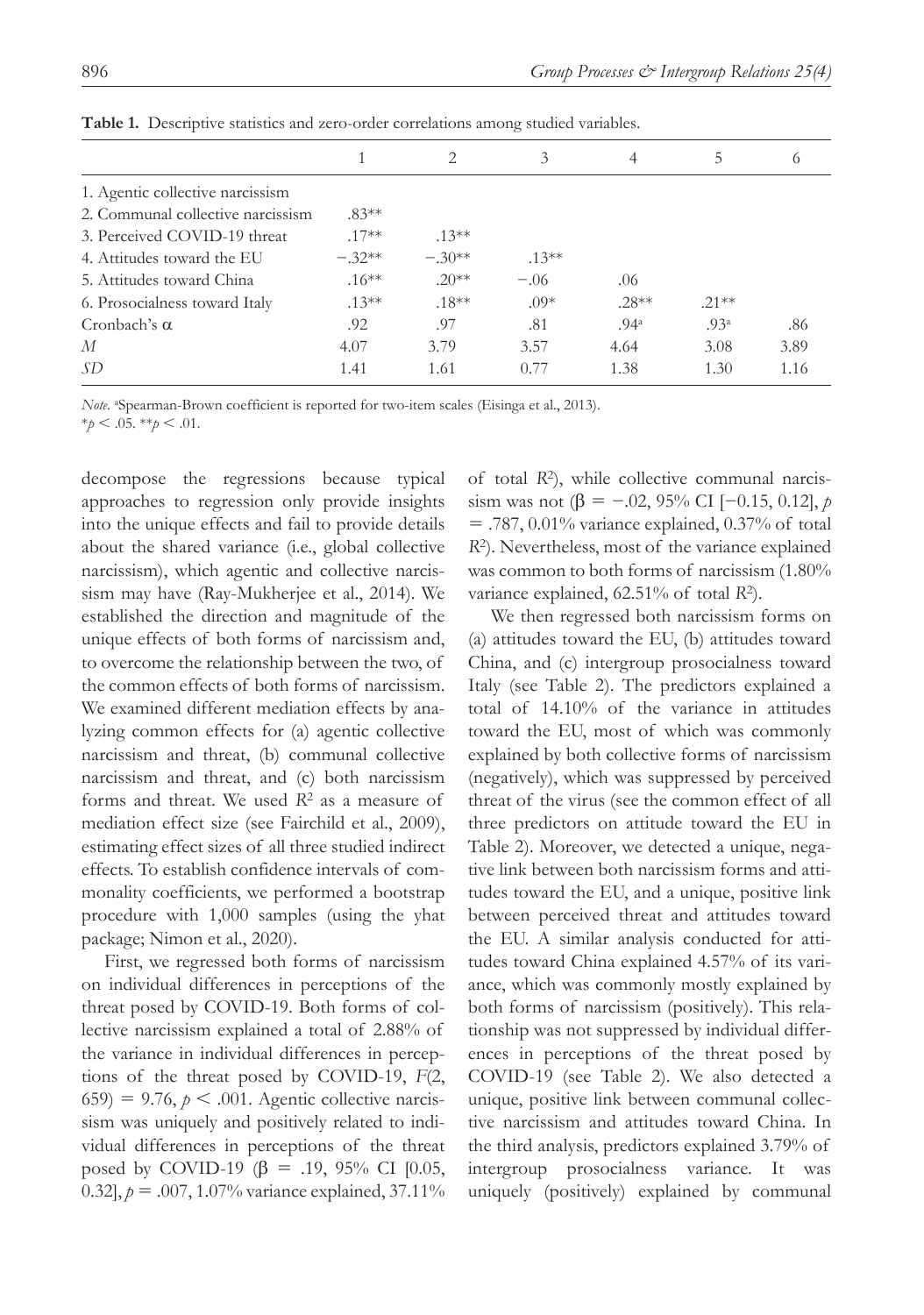|                                                       | F(3, 658)        | Attitudes toward the EU<br>$= 35.60**$ |                   | Attitudes toward China<br>$F(3, 658) = 10.51**$ | F(3, 658)                 | Prosocialness toward Italy<br>$= 8.63**$ |
|-------------------------------------------------------|------------------|----------------------------------------|-------------------|-------------------------------------------------|---------------------------|------------------------------------------|
| Multiple regression analyses                          |                  |                                        |                   |                                                 |                           |                                          |
| Predictors                                            |                  | 95% CI                                 | $\spadesuit$      | 95% CI                                          | $\circ$                   | 95% CI                                   |
| Agentic $(A)$ collective narcissism                   | $-23**$          | $-0.36, -0.11$                         | $\sim$            | $[-0.11, 0.15]$                                 | $-0.5$                    | $[-0.18, 0.08]$                          |
| Communal (C) collective narcissism                    | $-14*$           | $-0.26, -0.01$                         | $19**$            | [0.06, 0.32]                                    | $.21**$                   | [0.08, 0.34]                             |
| COVID-related threat                                  | $.19**$          | [0.11, 0.26]                           | $-0.004$          | $[-0.16, -0.01]$                                | .07 <sup>†</sup>          | [0.00, 0.15]                             |
| Commonality analyses                                  |                  |                                        |                   |                                                 |                           |                                          |
| Effects                                               | Variance         | Total variance                         | Variance          | Total variance                                  | Variance                  | Total variance                           |
|                                                       | explained        | E)                                     | explained         | S                                               | explained                 | $\mathcal{E}$                            |
| Total $(\mathbb{R}^2)$                                | $\overline{14}$  | 100%                                   | 05                | 100%                                            | $\ddot{\mathrm{S}}$       | $100\%$                                  |
| Direct effects                                        |                  |                                        |                   |                                                 |                           |                                          |
| Unique for (A) collective narcissism                  | $\ddot{\circ}$   | 12.85%                                 | $\odot$           | $0.25\%$                                        | $\odot$                   | 2.28%                                    |
|                                                       | [0.00, 0.04]     |                                        | [0.00, 0.01]      |                                                 | [0.00, 0.01]              |                                          |
| Unique for (C) collective narcissism                  | $\overline{C}$   | 4.48%                                  | $\ddot{\circ}$    | 26.83%                                          | $\widetilde{\mathcal{C}}$ | 38.91%                                   |
|                                                       | [0.00, 0.02]     |                                        | [0.00, 0.04]      |                                                 | [0.00, 0.04]              |                                          |
| Unique for COVID-related threat                       | $\ddot{\circ}$   | 23.92%                                 | $\ddot{\circ}$    | 15.43%                                          | $\ddot{\circ}$            | $13.97\%$                                |
|                                                       | [0.01, 0.07]     |                                        | [0.00, 0.03]      |                                                 | [0.00, 0.02]              |                                          |
| Common for $(A)$ and $(C)$ collective narcissism      | $\ddot{=}$       | 70.88%                                 | $\ddot{\odot}$    | 66.02%                                          | $\sum_{i=1}^{n}$          | 35.63%                                   |
|                                                       | [0.06, 0.15]     |                                        | [0.01, 0.06]      |                                                 | $[-0.01, 0.04]$           |                                          |
| Indirect effects (via perceived COVID-related threat) |                  |                                        |                   |                                                 |                           |                                          |
| (A) collective narcissism                             | $-0.0$           | $-3.03%$                               | $\odot$           | $-0.24%$                                        | $\odot$                   | $-0.94%$                                 |
|                                                       | $[-0.01, 0.00]$  |                                        | $[-0.00, 0.00]$   |                                                 | $[-0.00, 0.00]$           |                                          |
| (C) collective narcissism                             | $\odot$          | $0.00\%$                               | 000.              | $0.00\%$                                        | $\odot$                   | $0.00\%$                                 |
|                                                       | $[-0.00, 0.00]$  |                                        | $[-0.002, 0.002]$ |                                                 | $[-0.00, 0.00]$           |                                          |
| Common for (A) and (C) collective narcissism          | $-0.01$          | $-9.09%$                               | $-0.00$           | $-8.30%$                                        | $\odot$                   | 10.15%                                   |
|                                                       | $[-0.02, -0.00]$ |                                        | $[-0.01, 0.00]$   |                                                 | [0.00, 0.01]              |                                          |

*Żemojtel-Piotrowska et al.* 897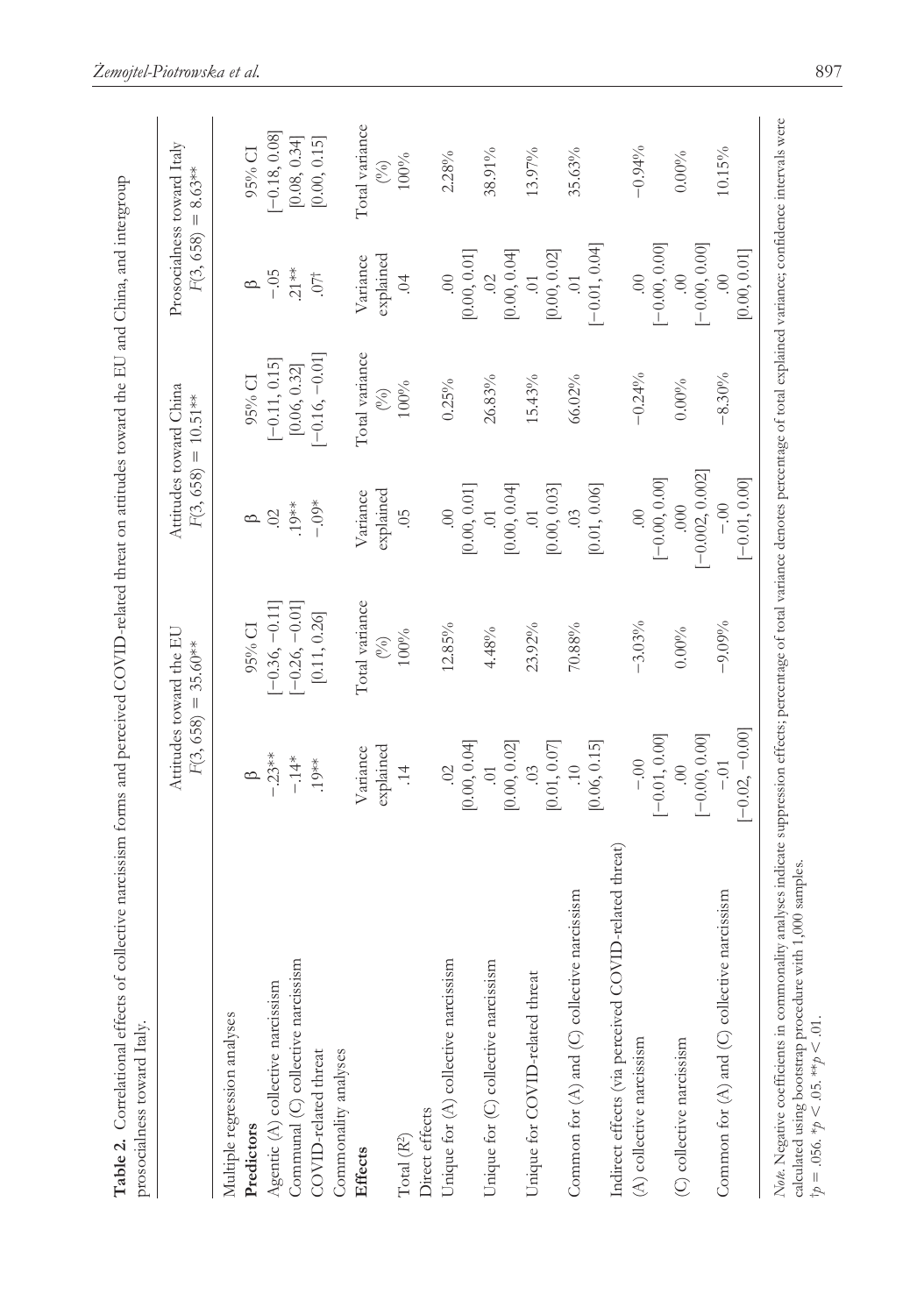collective narcissism, while that was not the case for agentic collective narcissism and general collective narcissism (shared variance between agentic and communal collective narcissism). Moreover, perceived threat did not mediate this relationship.

## **Discussion**

We examined how collective narcissists perceive two possible threatening outgroups in the context of the COVID-19 pandemic, looking into the general effects of collective narcissism and its agentic and communal aspects. We also examined how collective narcissists express their willingness to help outgroup victims of the pandemic. We based our predictions on the distinction between agentic and communal ingroup enhancement, resulting in higher sensitivity of agentic collective narcissists toward an agentic threat, and higher prosocialness and positive attitudes toward nonthreatening outgroups among communal collective narcissists (Żemojtel-Piotrowska et al., in press). Following intergroup threat theory (Stephan et al., 2009), we assumed that the pandemic was an example of a realistic threat pertaining to the agentic domain (Ybarra et al., 2008). Our study provided further evidence of the utility of splitting collective narcissism into agentic and communal forms, indicating that agentic (and not communal) collective narcissism is related to higher sensitivity toward realistic agentic threats. We did so using a real-life situation, the COVID-19 pandemic, to test our assumptions on a general Polish sample.

We found that collective narcissism (in general and in their agentic form) was related to less favorable attitudes towards the EU, confirming previous findings (Cisłak et al., 2020; Guerra et al., 2017). Higher levels of collective narcissism (i.e., in general and in its communal form) were related to more positive attitudes toward China. Only communal collective narcissism was related to more prosocialness toward Italians. Consistent with our assumption about the agentic nature of the COVID-19 threat, the communal aspect of narcissism was unrelated to higher perceived

threat of the virus. People perceiving the coronavirus as a threat also perceived the EU more favorably, and tended to perceive China less favorably. Therefore, the only relationship between collective narcissism and attitudes toward the EU was mediated by perceived threat. Negative attitudes expressed by collective narcissists towards the EU were suppressed by individual differences in perceived threat of the virus. However, this suppression was unrelated to the agentic and the communal aspects of collective narcissism. Collective narcissism was positively related to both outgroup hostility and intergroup prosocialness. However, negative attitudes towards the EU were unrelated to the communal aspect of collective narcissism. In contrast, intergroup prosocialness toward Italians and favorable attitudes toward China were unrelated to collective narcissism's agentic aspect. Therefore, collective narcissists may use communal and agentic means of ingroup enhancement, but only agentic motives underlying global collective narcissism are evoked by COVID-19.

Our study revealed paradoxical effects of collective narcissism on intergroup relations. Collective narcissism is predominantly agentic (Żemojtel-Piotrowska et al., in press) and, for this reason, agentic threats should not affect intergroup relations in the communal domain. Collective narcissism might be accompanied by ambivalent attitudes toward the EU, as the bloc may be perceived by Polish people as a threat to their national interests and independence (Guerra et al., 2017); yet, at the same time, the EU could serve as an ally in the joint battle against the COVID-19 and other global threats. It is plausible that the pandemic evoked some kind of "common enemy" effect, followed by a recategorization of the EU from outgroup to ingroup (Flade et al., 2019). Our study suggests that perceived threat from COVID-19 did not affect attitudes toward China, probably reflecting its ambivalent perception as both victim and to blame for the pandemic. Lastly, Italians were probably perceived by communal collective narcissists as members of an outgroup because national narcissism operates on national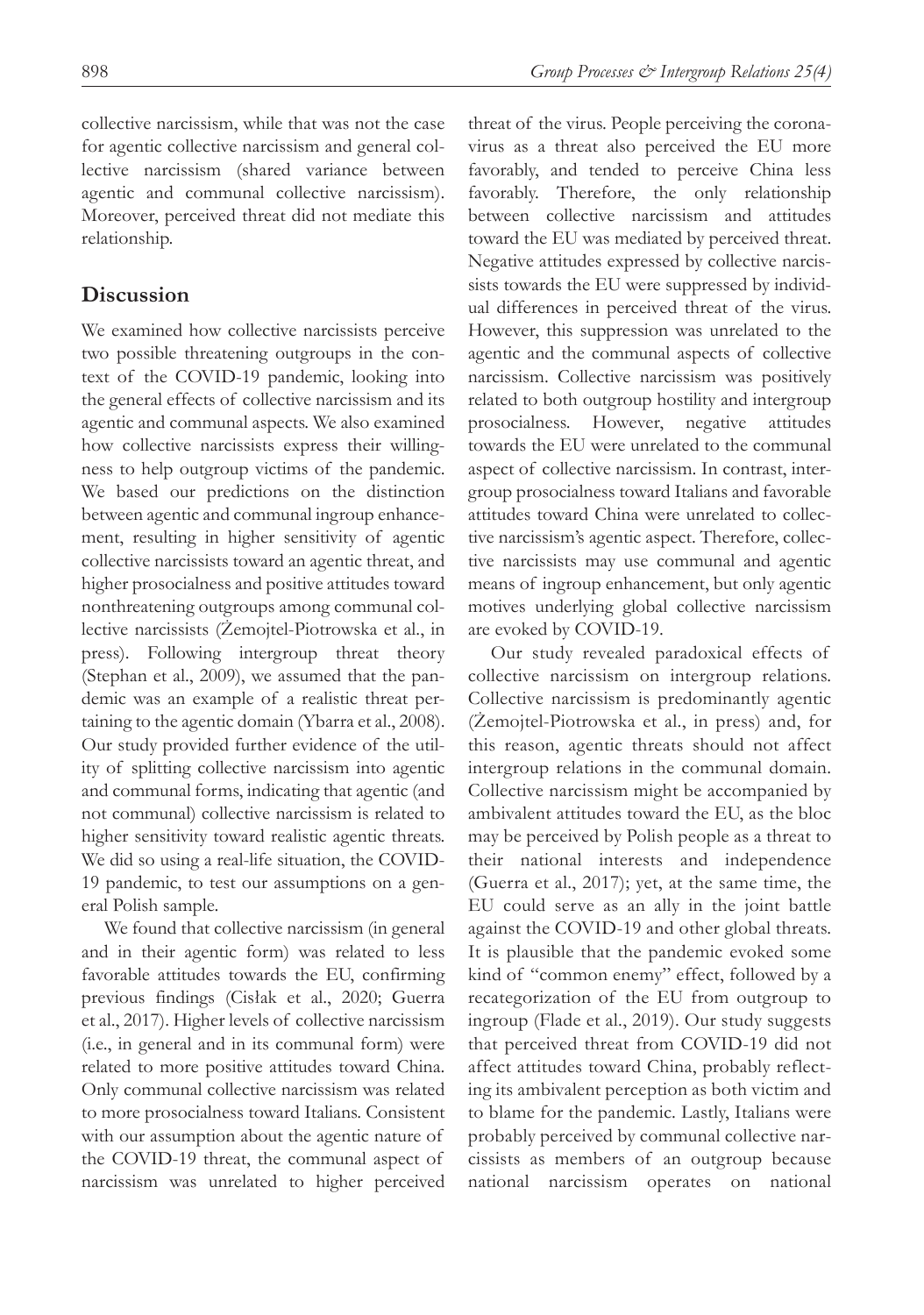identification (Golec de Zavala et al., 2009), making all non-Poles (in our case) outgroup members. Helping outgroup members could satisfy the communal collective narcissist's need for external validation through enacting ingroup moral virtues like globalism, caring for the ill, and helping the less fortunate.

Direct effects of collective narcissism on attitudes toward outgroups were much stronger than (mostly nonsignificant and weak) indirect ones, suggesting that the COVID-related threat had limited effect on how (Polish) collective narcissists perceive outgroups. Such a result suggests that the core of collective narcissism could be sensitive to threats, while its two aspects (i.e., agentic and communal) are manifestations of ingroup enhancement insensitive to threats. Therefore, our study points to the complex nature of collective narcissism as a blend of vulnerability and grandiosity (Golec de Zavala et al., 2019; Sedikides, 2020).

## *Limitations and Future Directions*

Our study was conducted on a culturally homogenous sample in a relatively affluent society that had not been seriously affected by the pandemic at the time of data collection  $\approx$  .02% of the Polish population [< 38 million people] as of April 15, 2020). While we collected data over 3 weeks, considering that infection rates across these weeks were relatively stable (i.e., Poland experienced no surge in infection rates over this period), it is reasonable to assume that there was cross-weekly equivalence in our measurements.5 Despite experimental studies suggesting that collective narcissism could increase in response to threat (Golec de Zavala et al., 2019), our study aimed to detect collective narcissism's consequences for intergroup relations. However, in follow-up studies, the mutual effects of threat and collective narcissism should be controlled for.

In general, attitudes toward the EU were more favorable than toward China (see Table 1), confirming the study's ecological validity. Our participants reported relatively high levels of perceived threat, yet the threat of COVID-19 appears to have had only a negligible effect on collective narcissists' attitudes toward outgroups. Collective narcissists merely manifested less favorable attitudes toward the EU and more favorable ones toward China, even though collective narcissists experience threat due to agentic motives. While the effects detected in our study were small, they resemble previous findings (Golec de Zavala et al., 2009, 2016).

In addition, our study was limited by its correlational design. Subsequent research might adopt quasi-experimental or experimental methods to better determine the causal effects of the COVID-19 threat on attitudes towards outgroups, and the potential moderating/mediating role of agentic and communal collective narcissism. Further studies could elaborate more on other possible mediators and factors relevant to the link between collective narcissism and attitudes toward outgroups, such as ingroup enhancement (i.e., agentic/communal), social desirability, or cultural distance from outgroups.

## **Conclusions**

Our study presented new evidence on how collective narcissism could explain attitudes toward outgroups under threat circumstances. We derived our predictions from intergroup threat theory, assuming that the pandemic is an agentic threat (Ybarra et al., 2008), and adopted the agency–communion distinction for collective narcissism (Żemojtel-Piotrowska et al., in press). The COVID-19 pandemic created a natural setting allowing us to examine how experiencing a severe biological and societal threat to the whole community might affect intergroup relations. Unlike former studies (Golec de Zavala et al., 2019), we were able to demonstrate not only the negative consequences of collective narcissism, but also revealed some paradoxical effects, namely, its positive relationship with intergroup prosocialness and a suppression effect of the perceived threat posed by COVID-19 on unfavorable attitudes toward the EU. Even though collective narcissism was associated with less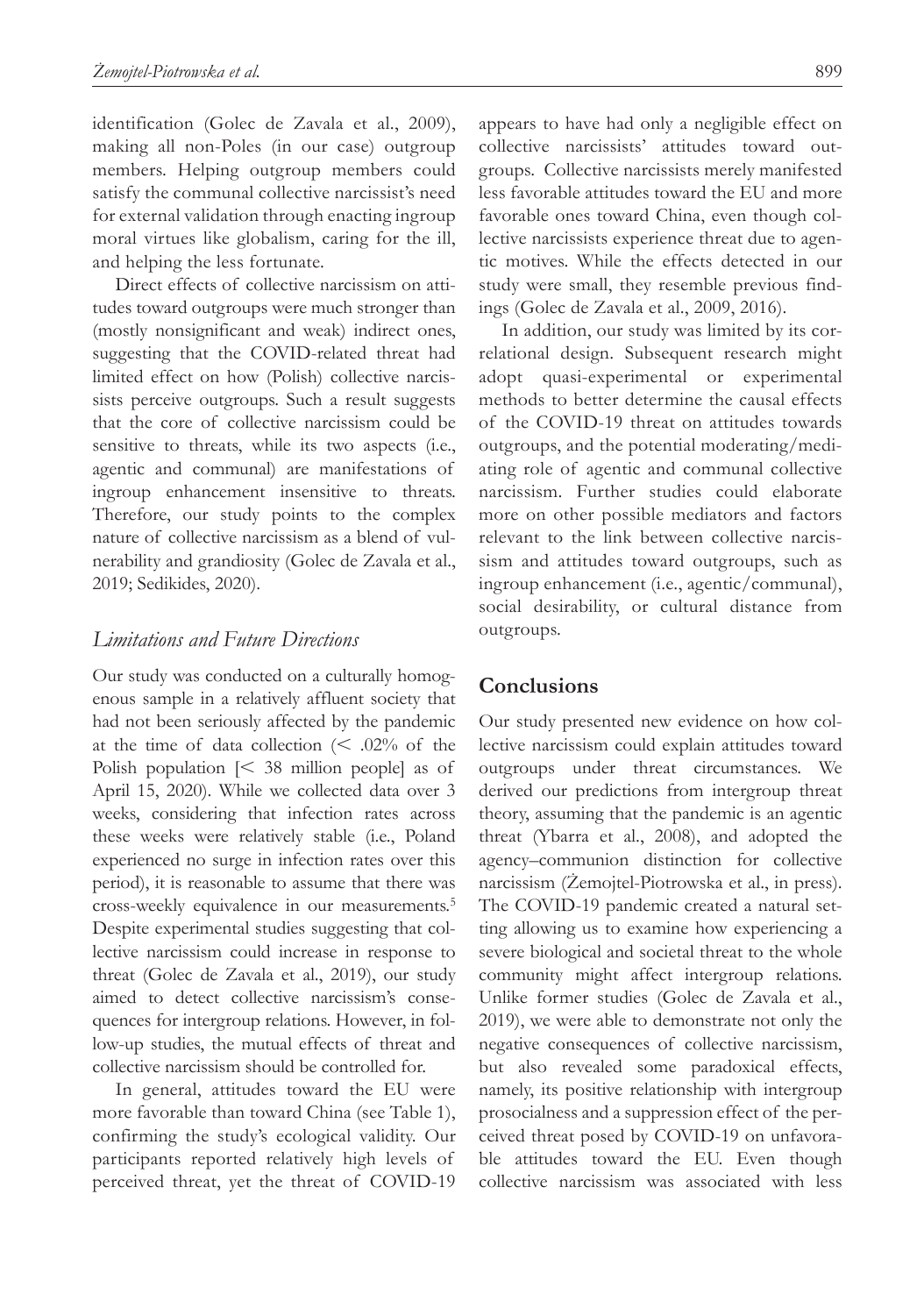favorable attitudes toward outgroups, experiencing a global threat could result in a "common enemy" effect, which may create an opportunity for solidarity with those in need as a way for collective narcissists to enhance their group's communal image.

#### **Data availability statement**

Data supporting the findings of this study are openly available on the Open Science Framework [\(https://](https://osf.io/kcvsg/?view_only=5341064a58c94d0c9b4838ee18cf541c) [osf.io/kcvsg/?view\\_only=5341064a58c94d0c9b4838e](https://osf.io/kcvsg/?view_only=5341064a58c94d0c9b4838ee18cf541c) [e18cf541c\)](https://osf.io/kcvsg/?view_only=5341064a58c94d0c9b4838ee18cf541c).

## **Funding**

The author(s) disclosed receipt of the following financial support for the research, authorship, and/or publication of this article: The work of the first author was supported by a grant by the Polish National Science Centre (No. 2016/21/B/HS6/01069).The fourth author was partially funded by the Polish National Agency for Academic Exchange (No. PPN/ ULM/2019/1/00019/U/00001).

## **ORCID iD**

Magdalena Żemojtel-Piotrowska **h**ttps://orcid. [org/0000-0002-8017-8014](https://orcid.org/0000-0002-8017-8014)

#### **Supplemental material**

Supplemental material for this article is available online.

#### **Notes**

- Data regarding the variability of collective narcissism during the pandemic is available at [https://](https://collectivenarcissism.com/pandemic/monitor) [collectivenarcissism.com/pandemic/monitor](https://collectivenarcissism.com/pandemic/monitor)
- 2. [https://osf.io/kcvsg/?view\\_only=5341064a58c9](https://osf.io/kcvsg/?view_only=5341064a58c94d0c9b4838ee18cf541c) [4d0c9b4838ee18cf541c](https://osf.io/kcvsg/?view_only=5341064a58c94d0c9b4838ee18cf541c)
- 3. Results with and without the deleted item remained the same (see the supplemental material for details). The correlation between the full version of the Collective Narcissism Scale and our modified, eight-item version was high, as in other research (Żemojtel-Piotrowska et al., in press, 2021).
- 4. We also analyzed the items separately. The results were virtually the same and thus, to decrease Type 1 error inflation and to avoid problematic item analyses, we relied on the averaged indexes.
- 5. [https://collectivenarcissism.com/pandemic/](https://collectivenarcissism.com/pandemic/monitor) [monitor](https://collectivenarcissism.com/pandemic/monitor)

#### **References**

- Carroll, P. J., Arkin, R. M., Seidel, S. D., & Morris, J. (2009). The relative importance of needs among traumatized and non-traumatized samples. *Motivation and Emotion*, *33*, 373–386. [https://doi.](https://doi.org/10.1007/s11031-009-9139-z) [org/10.1007/s11031-009-9139-z](https://doi.org/10.1007/s11031-009-9139-z)
- Cisłak, A., Pyrczak, M., Mikiewicz, A., & Cichocka, A. (2020). Brexit and Polexit: Collective narcissism is associated with support for leaving the European Union. *Social Psychological Bulletin*, *15*, Article e2645. <https://doi.org/10.32872/spb.2645>
- Davies, N. (1979). *God's playground. A history of Poland*. Columbia University Press.
- Eisinga, R., te Grotenhuis, M., & Pelzer, B. (2013). The reliability of a two-item scale: Pearson, Cronbach, or Spearman-Brown? *International Journal of Public Health*, *58*, 637–642. <https://doi.org/>10.1007/ s00038-012-0416-3
- Fairchild, A. J., MacKinnon, D. P., Taborga, M. P., & Taylor, A. B. (2009). *R*2 effect-size measures for mediation analysis. *Behavior Research Methods*, *41*, 486–498.<https://doi.org/10.3758/BRM.41.2.486>
- Faul, F., Erdfelder, E., Buchner, A., & Lang, A. G. (2009). Statistical power analyses using G\* Power 3.1: Tests for correlation and regression analyses. *Behavior Research Methods*, *41*, 1149–1160. https:// doi.org/10.3758/BRM.41.4.1149
- Flade, F., Klar, Y., & Imhoff, R. (2019). Unite against: A common threat invokes spontaneous decategorization between social categories. *Journal of Experimental Social Psychology*, *85*, Article 103890. <https://doi.org/10.1016/j.jesp.2019.103890>
- Golec de Zavala, A., Cichocka, A., Eidelson, R., & Jayawickreme, N. (2009). Collective narcissism and its social consequences. *Journal of Personality and Social Psychology*, *97*, 1074–1096. [https://doi.](https://doi.org/) [org/](https://doi.org/) 10.1037/a0016904
- Golec de Zavala, A., Dyduch-Hazar, K., & Lantos, D. (2019). Collective narcissism: Political consequences of investing self-worth in the ingroup's image. *Advances in Political Psychology*, *40*, 37–74. <https://doi.org/10.1111/pops.12569>
- Golec de Zavala, A., Peker, M., Guerra, R., & Baran, T. (2016). Collective narcissism predicts hypersensitivity to ingroup insult and direct and indirect retaliatory intergroup hostility. *European Journal of Personality*, *30*, 532–551. [https://doi.org/10.1002/](https://doi.org/10.1002/per.2067) [per.2067](https://doi.org/10.1002/per.2067)
- Guerra, R., Bierwiaczonek, K., Ferreira, M., Golec de Zavala, A., Abakoumkin, G., Wildschut, T., & Sedikides, C. (2022). An intergroup approach